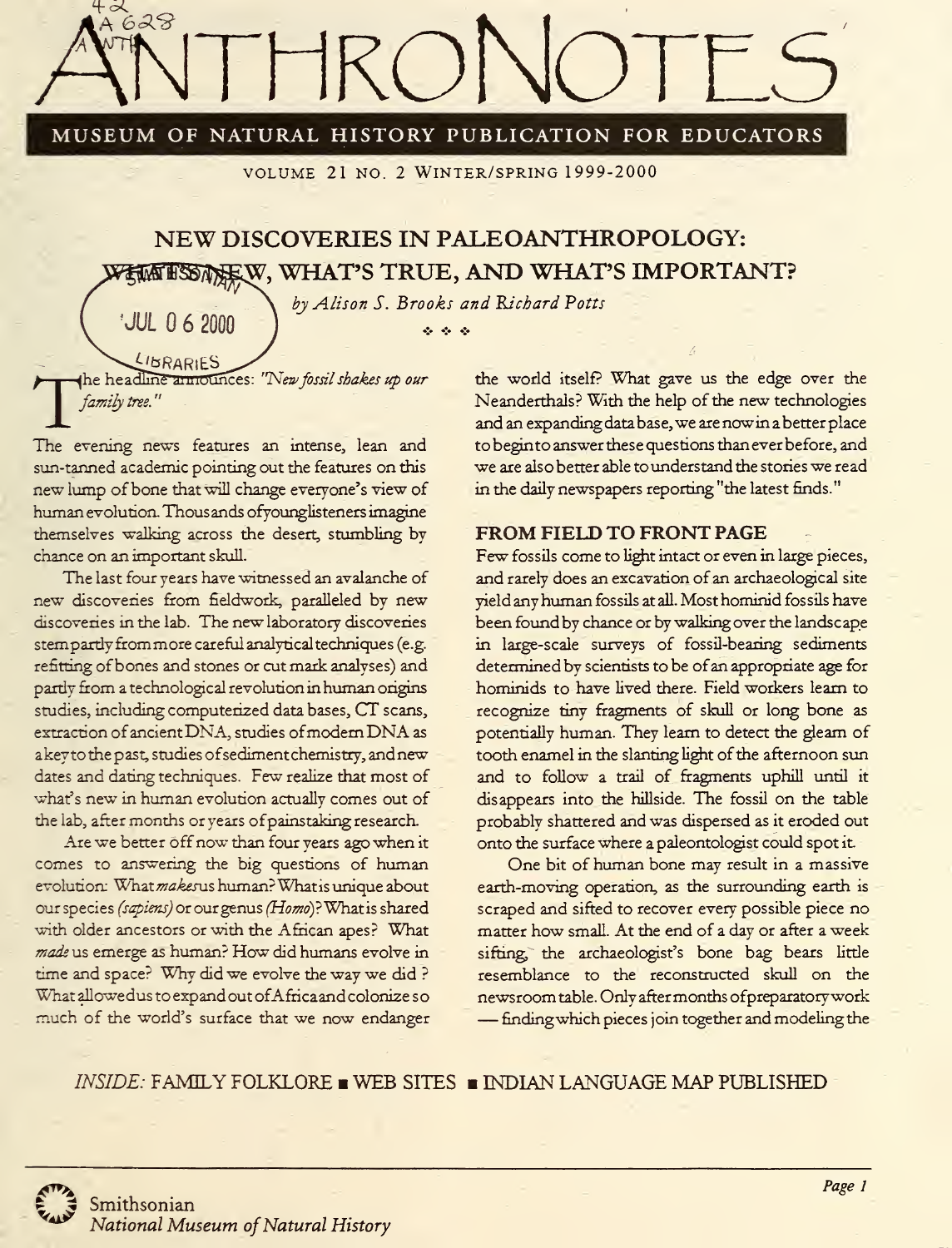missingparts—does the skull begin to take shape. Only then can it begin to undergo the comparative study that can answer the question: Is this really something new, something that means a new species or a new genus? Or is it the same as an earlier find, only bigger, perhaps a big male? While the palaeontologists piece together the fossil, other laboratory scientists are hard at work figuring out its age, its environment, and its behavior. These studies are based on the bones, stone tools, and associated sediments from which the fossils or tools eroded.

Publication of a new hominid species usually occurs in either the British journal Nature or the American journal Science. The controversy often begins immediately. Is the fossil actually associated with the material used to date it? What are the possible sources of error in the dating method used? Is it really different enough from existing fossils to justify assignment to a new species?

The question about a new species is especially difficult. In living organisms, a species is defined as a group of organisms that can mate and produce fertile offspring. But with fossils, unlike living organisms, there are no 'tests' for determining whether something new is or is not <sup>a</sup> separate species, and many morphological species indicators like plumage or coat color are missing. Designation of fossils at the genus level is even more controversial, as genus implies both shared morphological pattern, implying <sup>a</sup> common adaptive strategy and common descent from <sup>a</sup> distant common ancestor.

This article discusses new finds affecting our family tree, including two new species, one from Europe (Spain) and one from Africa (Ethiopia). Asecondmajor section, "News From the Lab," focuses on the re-analysis of research data using new technologies, reflected in news stories about chimpanzee learned behavior, large-scale mammalian extinction, and the relationship between brain size and body mass in understanding our early ancestors. Finally, <sup>a</sup> new look at Homo habilis, Homo erectus and the Neanderthals emphasizes once again that what we know in science always keeps growing as new information and technologies improve with time.

 $CORRECTION: The last issue of *AnthonyNotes* should$ have been Volume 21 No. 1, not Volume 22.

### OUR FAMILY TREE: NEWS FROM THE FIELD

Two new species joined the family tree between 1997 and 1999: Homo antecessor from Spain and Australopithecus garhi from Ethiopia.

#### Homo antecessor: A. New Species From Europe

Homo antecessoris based on fragments from the TD6 level at the Gran Dolina cave, near Atapuerca, Spain. Its approximate date of 800,000 comes from the fact that the fossils lie below a magnetic change point. The sediments above have a magnetism similar to that of today's Earth, but the sediments below have a reversed magnetism, that is the "north" recorded by the sediments is actually "south" today. Evidence of magnetic reversals occurs in sediments all over the world and the most recent shift from "reversed" back to "normal" has been dated by argon laser techniques (see page 3) to 780,000-791,000 years. The fragments include the lower face of a child with several teeth, a fragment offrontal bone (forehead region), a small piece of a jaw and several long bone fragments. At least six individuals are represented, and some ofthe bones show cutmarks madewhile the bone was fresh, apossible sign of cannibalism.

The discoverers of H. antecessor (Bermudez de Castro et al.) argue that the shape of the nose region is not that of H. erectus but instead resembles some features ofH. sapiens and Neanderthals; hence the name "antecessor". They argue that it is the ancestor of both Neanderthals and modern humans before the two lines diverged. Others suggest that it may be the ancestor of <sup>a</sup> Neanderthal lineage that split off from the modern human lineage before antecessor. Without more pieces from Gran Dolina or other European fossils from the same time period, however, it is difficult to say whether its separate status will continue. It could also prove tobe just an early form of <sup>a</sup> European species known as H. heidelbergensis that lived in Europe from about 500,000 to about 200,000. The datingis also only approximate since we do not know how much time elapsed between the burial of the fossil and the magnetic shift at 780,000.

The interesting question raised by the naming of <sup>a</sup> new European species at an early date is the antiquity of the separation between <sup>a</sup> European human lineage leading to Neanderthals and an African human lineage leadingto modern humans. Were Neanderthals, who do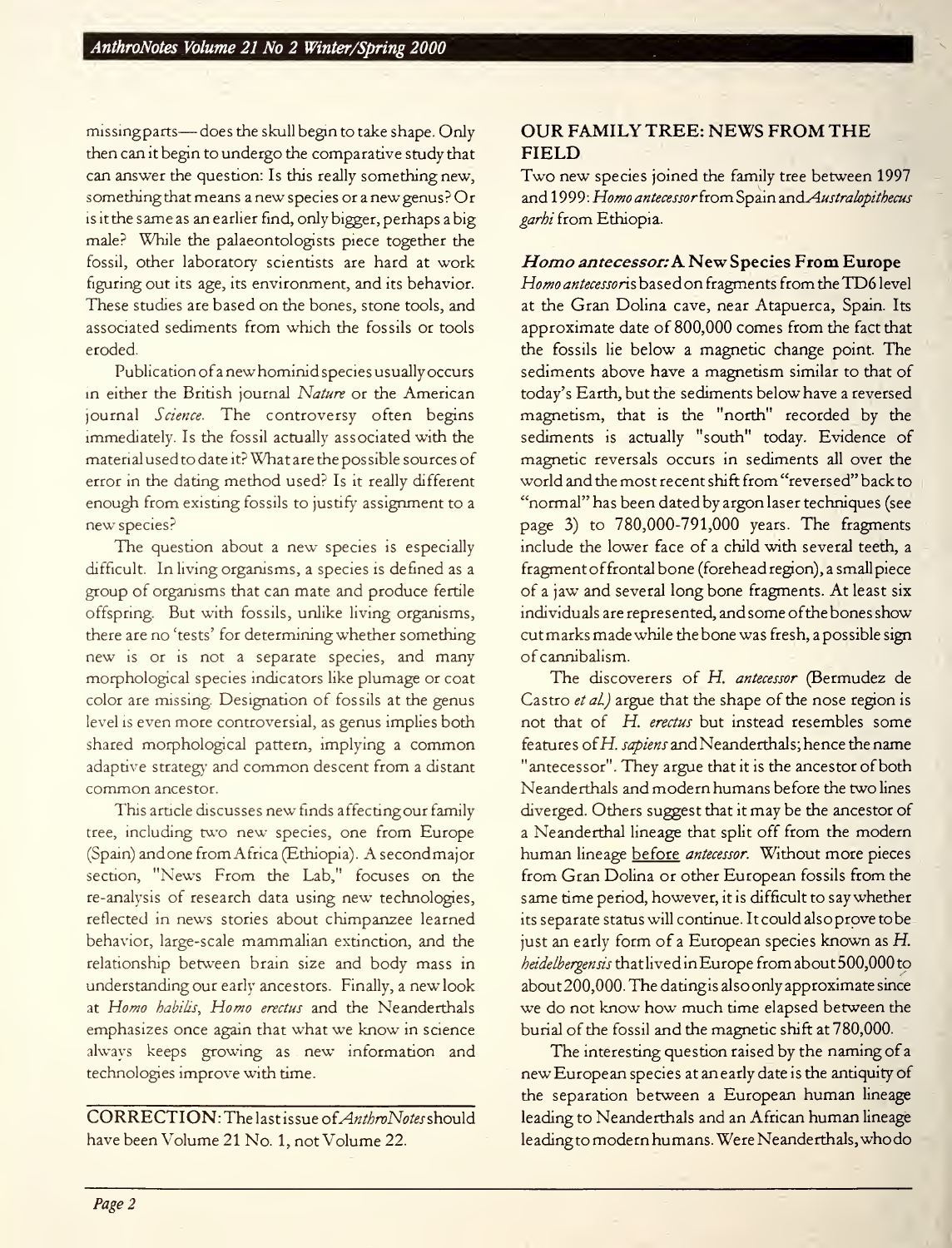not appear until around 200,000 years ago, the final branch of a large European tree, all adapted to colder and more seasonal conditions than elsewhere in the Old World? Did the split between the two lineages occur after or before antecessor? In either case, if the split is ancient, how do we explain the later development of behavioral similarities between Neanderthals and their African and Near Eastern cousins? Could this be a case of parallel evolution? Or is this new member of the family tree just a temporary offshoot that died out without descendants?

#### A Second New Species

In Africa, another much older new species, Australopithecus garhi, was named by Asfaw et al in 1999. The word *garhi* means 'surprise' in the local Afar language. A. garhi comes from a region on the west bank of the middle part of the Awash River, in the northern Rift Valley of Ethiopia. The partial cranium and possibly associated jaw and limb bones from a different site are dated to 2.5 million years ago by a highly accurate technique that uses lasers to release and measure tiny amounts of argon gas trapped in small crystals ofvolcanic sediments.

A. garhi was a surprise because it displayed a combination of features not seen before. Big cheek teeth (molars and premolars) with thick enamel and what may be <sup>a</sup> sagittal crest recall the robust australopithecines ( Paranthropus) and place the fossil in the genus Australopithecus. The brain case is quite small (ca. 470 cc). However, unlike the robust australopithecines, A. garhi does not have reduced incisors, and the face does not have the bony reinforcements in the cheek that give the australopithecine face a concave or "dished" appearance. Arm and leg bones found 300 meters away from the skull are from <sup>a</sup> single individual, who may or may not belong to the same species as the skull. But the limbs are unique for the time period — arms as long as Lucy's for climbing, but much longer legs for walking bipedally, suggesting that bipedal walking was wellestablished before humans gave up the trees altogether. A. garhi possibly could be the ancestor of our own genus, but at least one skeptic has suggested it may be a female robust australopithecine.

## Did Bipedalism Develop From Knuckle-Walking?

Recently researchers working in the collections of ape skeletons at the Smithsonian were studying a ridge on the wrist end of a forearm bone (radius) found in knuckle-walking apes. On <sup>a</sup> whim, they decided to see if this ridge was present in the 'Lucy' skeleton. To their surprise, Lucy and other australopithecine fossils had the ridge, suggesting that we may be descended from a knuckle-walking ancestor. Other scholars, however, argue that the knuckles on Lucy's hand-bones are not broad for weight-bearing like the knuckles of apes, making it unlikely that australopithecines actually used this form of locomotion. This study helps to reconcile evidence from anatomywith the strong DNA evidence that chimpanzees are more closely related to humans than to gorillas. It also raises the question of why uprightwalkingwould evolve from an ancestor thatwas already adapted to life on the ground.

#### "Always Something New Out of Africa" (Ancient Greek Proverb cited by Pliny the Elder and C. Darwin, 1859)

Although 2.5 million years ago (mya) is a critical time in the transition to <sup>a</sup> human way of life based on meat-eating and stone tool manufacture, it is not a well-documentedperiod in humanevolution. Relatively few fossils from this time period have been found in East Africa. A. afarensis, whose skeleton is known to the world as 'Lucy' but to Ethiopians as 'Dinkanesh', had disappeared by about 2.7 mya. Of the existing fossils dating to around 2.5 mya, most belong to a group called "robust australopithecines." These are sometimes grouped in the genus Paranthropus and are distinguished by their massive molars and premolars, used to chew tough vegetable foods. In South Africa, where the first

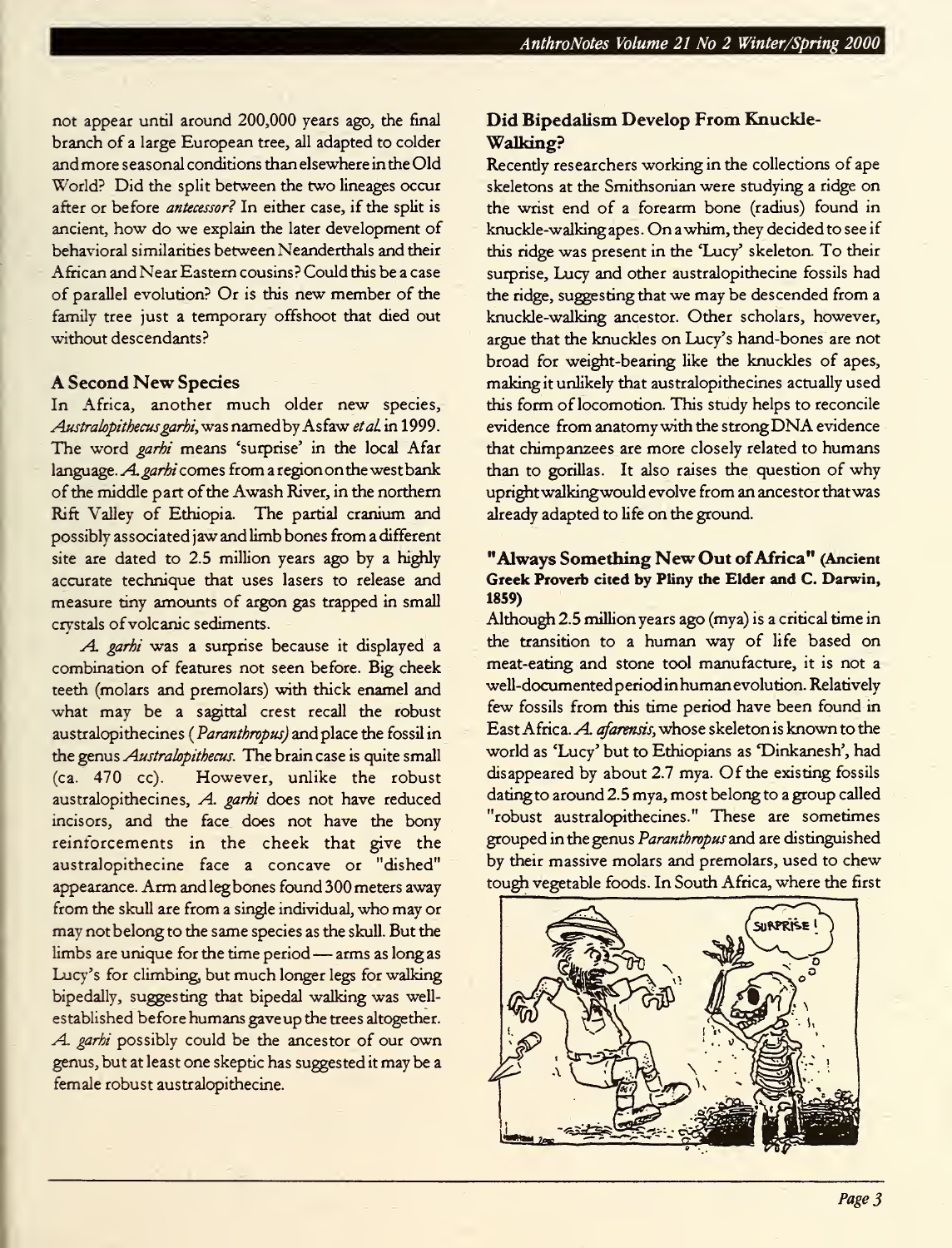australopithecines were discovered back in the 1920s and 1930s, Australopithecus africanus, the first named species of *Australopithecus*, is the only known hominid in this time interval. Australopithecus africanus had large chewing teeth relative to Homo, but smaller teeth and a less massive jaw and face than the robust group.

Around 2.3 to 2.1 million years ago, a few fossils with larger brains and/or smaller chewing teeth have been included in our own genus Homo, in part because ofthe change in tooth and brainproportions, and in part because they were associated with crude stone tools. One of the most recently found and the oldest member of this group is a fossil upper jaw described by Kimbel etal. from the Hadar area ofEthiopia, also in the Awash Valley, associated with early flake tools and dated to 2.3 mya. Unfortunately, scientists have not found any part of the braincase, associated limbs, and other features that would help to determine its lifestyle and evolutionary relationships.

Another new, early African fossil is making headlines while still in the ground. Fossil foot bones from <sup>a</sup> very old layer—perhaps 2.8-3.1 mya—at the Sterkfontain cave near Johannesburg, South Africa, were published four years ago. Last year, the rest of the skeleton was discovered beneath where the foot bones were found. It is apparently an entire skeleton of an Australopithecus africanus that fell into the cave and lies crumpled on the floor head down and feet turned up. It will be years before scientists study all the details of this fascinating find, as the bones are encased in solid rock that formed around them and must be carefully picked apart.

## Oldest Stone Tools

The oldest known stone tools come from Ethiopia, about 100 km to the north at Gona, near Hadar. Although <sup>a</sup> firm date ofbetween2.5-2.6 mya and <sup>a</sup>brief description were published in 1997, debate on the nature of these tools is suspended until they are published in more complete form by their excavator, S. Semaw. Other stone tools from the Lake Turkana basin in northern Kenya date to 2.3 mya. These tools from the site of Lokalelei were described in 1999 by Roche and coworkers as surprisingly elaborate, involving the removal of as many as 30 flakes from a single core. The record suggests that stone tools appear with and may even precede the appearance of members of our own genus, Homo. Previous work had suggested that the earliest toolmakers were not capable of elaborate toolmaking sequences involving many steps, but this new research suggested that toolmaking abilities were somewhat sophisticated even by 2.3 mva. The analysis of the older tools from Gona will be extremely interesting, particularly as no members of the genus Homo are known from this age.

No stone tools were found in direct association with A. garhi, but there was indirect evidence of their use. In the area that yielded the limb bones, there were a number of bones of extinct horses and antelopes that showed sign of butchery. Deep scratches with the characteristic sharp edges of stone tool cut marks indicate where meat and sinews had been sliced from the bone, and hammerstone impact fractures made while the bones were fresh show how they had been broken open for marrow. If this behavior can be attributed to  $A$ . garhi, then this hominid clearly shares behavioral features with later humans, even though its brain was still small and the teeth still large. It may be an early indicator of what we now recognize as <sup>a</sup> common pattern of Homo, in which new behaviors drive and select for changes in morphology—tools before brains.

Behavioral innovation in early hominids may not be so surprising. Assembly of a large database of chimpanzee behaviors allowed researchers to demonstrate last year that chimpanzees display a wide range of different behaviors across Africa, all of them learned and transmitted from one generation to the next. Some groups of chimpanzees use sticks to fish for termites, others use rocks and sticks to crack nuts. Some hunt small animals; others rarely do. To <sup>a</sup> certain extent, then, chimpanzee behavior fits the basic definition of human culture, habits andpractices that are particular to each society and are passed on through learning.

## OURFAMILYTREE: NEWS FROMTHE LAB

Some of the most important news on the hominid front does not derive from new fieldwork or fossil finds, but from laboratory experiments and from reinterpretations of existing finds using new technologies. These range from CT scans to statistical techniques made possible by huge computerized databases and new sophisticated computer modeling.

In a long-running laboratory experiment at Indiana University, <sup>a</sup> bonobo or "pygmy chimpanzee" named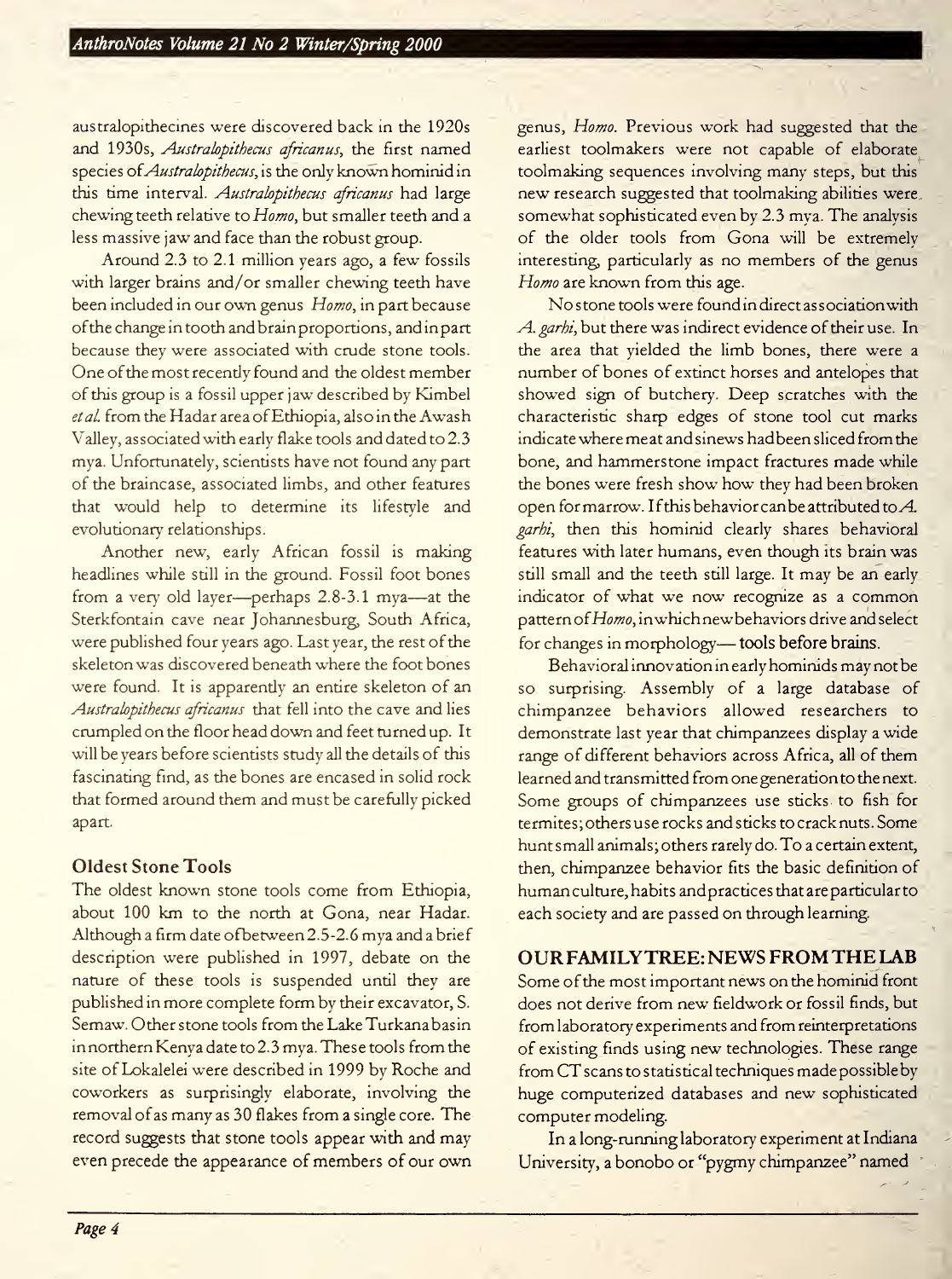Kanzi continues to learn stone tool making, although his favorite method is to throw the stone against something hard until it shatters. His abilities and the problem-solving experiments being conducted with orangs at the National Zoo in Washington, D.C. show that we have underestimated the cognitive abilities of our closest relatives. It also demonstrates how sophisticated the oldest tools at Lokalelei were, compared to those made by Kanzi.

A large database of mammalian fossils from the Turkanabasin allowed researchers atthe Smithsonian to test whether or not a major dry spell 2.5 million years ago caused the extinction of many East African animals and their replacement by savanna-adapted species, including early humans (e.g., A. garhi). The researchers found that the appearance of new species and the disappearance of old ones were spread throughout the <sup>1</sup> million year period between 3 and 2 mya in the Turkana basin, which offers the richest and best dated record of animal evolutionary change in Africa during this critical interval. Thus the hypothesis of a major "turnover pulse" at 2.5 mya was not supported by the data. The researchers found, however, that after a gradual rise in the number of species up to 2 mya, a significant drop in species numbers occurred, especially around 1.8 mya.

Recent research on the larger brain sizes that mark the emergence of Homo also utilizes new statistical databases and techniques for determining body mass from the upper leg bone (femur). When brain size is calibrated by body size, it turns out that brain size increases between 2.5 and 1.8 mya, but then remains relatively constant from 1.8 to 0.6 mya. Brains were not getting bigger through the early Pleistocene, people were! What is surprising, after more than a million years of roughly the same brain size, is the dramatic leap in brain size at around 600,000—700,000 years ago, as new species like H. heidelbergensis take over. What was the reason for this huge increase in relative brain size? New environments colonized? More variable environmental conditions? New social structures and ways of making a living? The data are unclear but new work in the Middle Pleistocene is suggesting an earlier and earlier emergence of complex abilities.

# NEWS OF HOMO HABILIS, HOMO ERECTUS, AND THE NEANDERTHALS

#### Is Homo habilis really Homo?

The earliest members of the genus Homo are Homo habilis, defined on the basis of Olduvai Gorge specimens in 1964, and Homo rudolfensis, defined on the basis of East Lake Turkana specimens in 1986. Since 1985 accumulating evidence has demonstrated that at least one of these species still maintained <sup>a</sup> number of specializations for life in the trees, like long arms, short legs and curved fingers. In addition, these hominids exhibit very litde of the marked reduction in tooth size that characterizes our genus and leads to our smaller faces. Homo was supposedly characterized by large brains, language, tool-dependence, and manual dexterity. New data have shown that the brains of these fossils are not large compared to their body mass, and that we cannot determine whether or not they had language abilities to a greater extent than the apes. Tools now appear before the first fossil attributed to Homo and occur with Australopithecus and Paranthropus as well. New studies of hand function show that either the hand of  $H$ . habilis was not as fully modern as we had supposed or that apes possess many of the same manipulative abilities. In <sup>a</sup> major review of these issues, Wood and Collard suggest that H. habilis and H. rudolfensis do not share the adaptations characteristic oflater members of the genus Homo and should be grouped instead with Australopithecus.

#### Homo Erectus : Fuel for Thought?

If Wood and Collard's proposed reassignment of H. habilis and H. rudolfensis to the Australopithecus genus is widely adopted, the first member of the genus Homo will be the species H. erectus or its African relative  $H$ . ergaster. These fossils are best represented by the almost complete skeleton of an adolescent boy from Kenya dated to 1.5 mya. He was tall and larger-brained and had reduced chewing teeth. A controversial recent article cites these features to suggest that cookingwas already part of the erectus cultural repertoire and may have been an essential adaptation allowing H. erectus to spread out ofAfrica. There isno direct archaeological evidence for cooking at early African sites, with the possible exception ofsome burned bones from South Africa (see AnthroNotes 18(2) Spring 1996.) At Koobi Fora, on the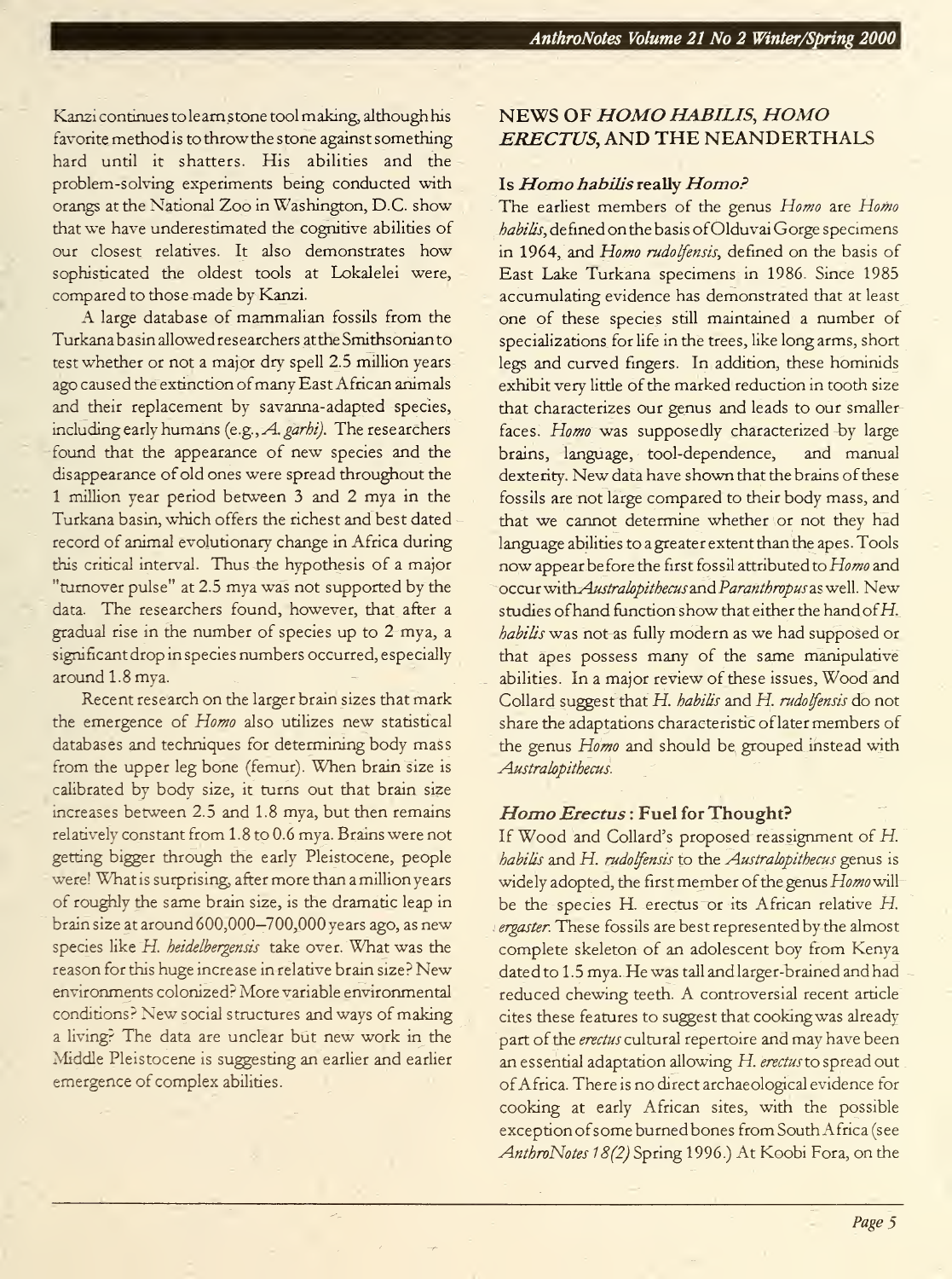east side of Lake Turkana, other support for early human use of fire comes from burned patches whose magnetic properties studied in the laboratory may indicate the use of fire by humans, since human-tended fires have a higher temperature and longer "burn-time" in a very small area than most bush fires. Natural bush fires, however, cannot be entirely ruled out as causes of either the burned features or the charred bones.

Even thick beds ofwhat appears to be ash may not indicate fire. "Ash" from Zhoukoudian in China, the Homo erectus site listed in most textbooks as the oldest site with controlled fire, may not be the remains of fire after all, although itis only about 500-300,000 years old. The sediment, studied by <sup>a</sup> new infrared technology, does not have the chemical constituents or characteristics of wood ash. Some of the bones, however, were charred and may have been burned somewhere else and carried or rolled into the area of the cave sampled, indicting that fire was at least in use by this time.

When did H. erectus arrive in Asia? Or was it an earlier species that made the trip? Stone tools reported from the southeast Asian island of Flores in 1998 would seem to suggest that not only was *erectus* in the region by 1.5 mya, but also came in boats or had the capacity to make them! This is <sup>a</sup> good example of <sup>a</sup> story that has not been widely accepted. Are the stone tools really tools? Or just chipped rocks from <sup>a</sup> stream bed? Is the date a good one? (The next oldest tools in southeast Asia are less than 700,000 years old and may be only 40,000 years old!). There is mounting evidence from both Java and China, however, that hominids were in east and southeast Asia by about 1.5 mya.

Another new Asian find that is challenging current models are the stone tools from the Bose basin, South China. For over a half century, archeologists have thought that large bifacial handaxes characterized the stone technology of Africa and western Asia and Europe for most of the Pleistocene, while simpler stone technology typified East Asia. The boundary between western bifaces and the more casual flake-and-core industries in the east is known as the "Movius line," after the Harvard prehistorian who first described it in the 1940s. The Movius line has been used to suggest that Asian populations of Homo erectus and later hominids did not have the same capabilities as hominids in the west. Excavations by Potts, Huang, and their

team from the Smithsonian and the Chinese Academy of Sciences have shown, however, that large bifaces were made in South China around 800,000 years ago. The total collection of stone tools from the Bose basin differs in detail from the Acheulean handaxes collections in the west. But in stone flaking ability and the overall shape and size of the large tools, the Bose tool collection is stnkingly similar to stone technologies made at the same time in Africa.

Further damage to the Movius line comes from two sites in northern Japan, Takamori and Kamitakamori, dated to more than 250,000 years ago and possibly more than 500,000 years ago, in an island region of the world once thought to be occupied only towards the end ofthe Pleistocene. Located in the mountains west of Sendai, the tools include well-made symmetrical axes or adzes, chipped on both sides. This symmetrical and bifacial approach to tool-manufacture is charactenstic of the Acheulean industry found from India to England and south to the Cape of Good Hope after 500,000 years ago. Such tools are not found in southeast Asia, at least not until very late in the Pleistocene.

The Japanese tools are not "Acheulean," and do not share the stylistic or functional attributes of "hand-axes," but they do exhibit similar capabilities. In addition, some of the small bifacial tools are grouped in discrete pits and include pieces of several different colorful raw materials. Not only have the raw materials been transported over many kilometers, but the arrangement suggests to the excavators (Kajiwara and others) an early example of symbolic behavior, indeed one of the earliest examples anywhere in the world. Others have questioned the age determination, the stratigraphy, and the association between the dated material and the artifacts, but a recent fact-finding expedition to the sites by an international team could not find any problems with the dating or associations. The combined Japanese and Chinese finds indicate that the Movius line model is flawed, and at the very least we must look for new interpretations of  $H$ . erectus behavior in Asia.

## Neanderthal News

At the more recent end ofthe human evolutionary story, the finds are equally dramatic and equally split between new field results and restudy ofolder materials with new techniques. Views ofthe Neanderthals themselves have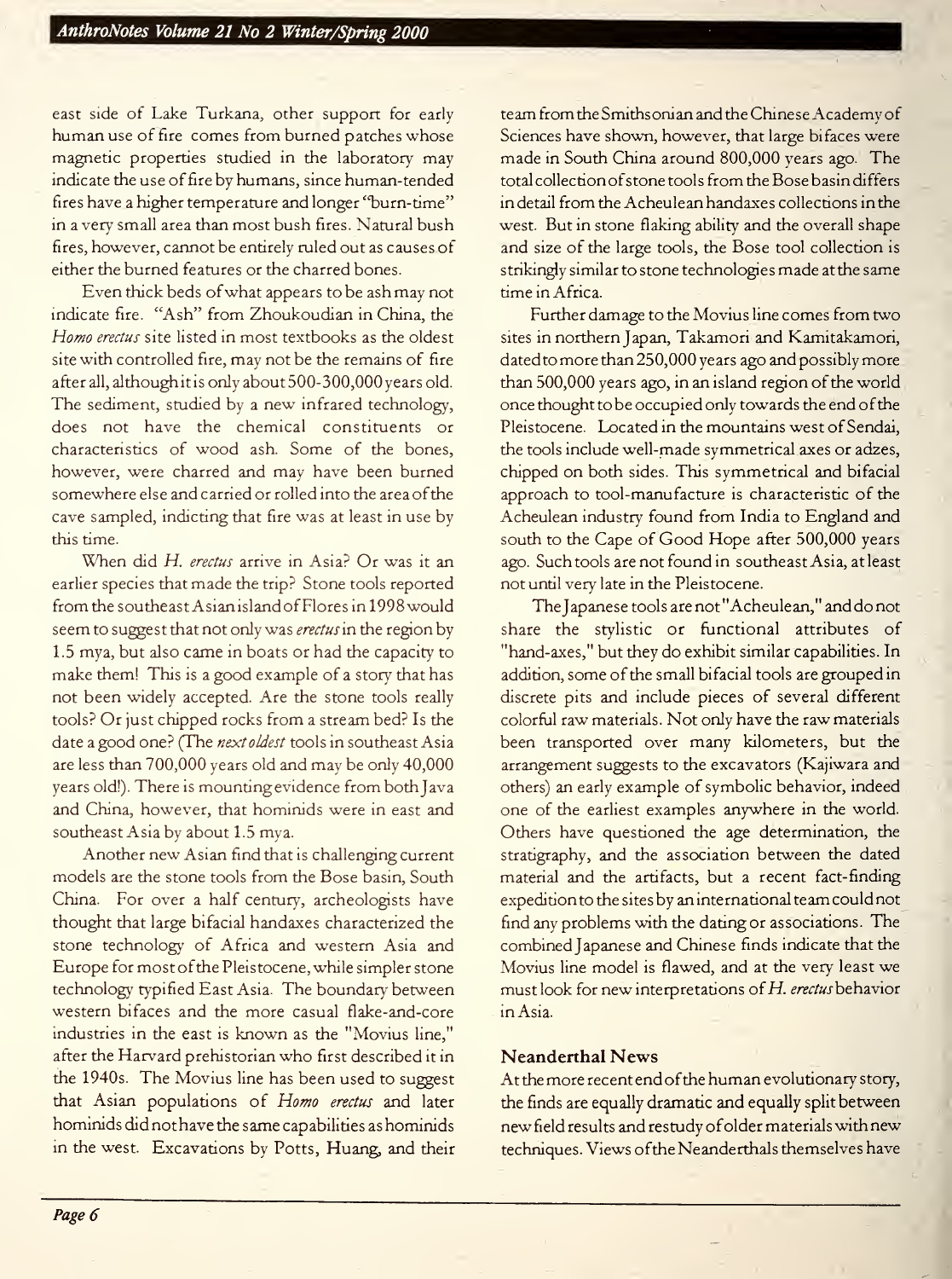been shaken up by <sup>a</sup> new fossil child from Portugal. Dated to only ca. 25,000 years ago, long after the Neanderthals are thought to have disappeared from Europe, the fossil child is said to display some Neanderthal features in its skeleton. In a heated exchange in the pages of the Proceedings of the National Academy of Sciences, Erik Trinkaus, the senior morphologist in the study, suggested it was an example of hybridization between Neanderthals and modern humans, while Ian Tattersall, another authority on Neanderthals, argued that this is not demonstrated.

The genetics revolution has also had an impact on views of the Neanderthals as well as on other developments in human history. Two recent studies of mitochondrial DNA (passed only through the female line), whichwas extracted from the original Neanderthal fossil, show that it is very different genetically from ourselves. The differences between us and the Neanderthals are so great that geneticists estimate that our ancestors split off from them at least 600,000 years ago!

More and more Neanderthal sites show evidence of cannibalism— human bones smashed and cut and treated like other faunal remains. This may confirm an analysis of the bone chemistry of Neanderthals published in 1992 that indicates they were almost exclusively carnivorous. The debate over Neanderthal language continues. One study by Kay et al suggests that the bony canal containing the nerve for the tongue muscle used in speech was as large in Neanderthals as in ourselves and shows that they spent a lot oftime in oral communication.

In Africa, the contemporaries of the Neanderthals were early Homo sapiens, with more modern morphology. One aspect of this morphology, perhaps the defining aspect, was the repositioning of the face beneath the braincase instead of out in front, creating <sup>a</sup> new relationship between the tongue and the back of the throat that facilitated speech. This new relationship as discussed by Lieberman can be most clearly seen in the morphology of the sphenoid, the bone that divides the braincase from the face and cradles the pituitary gland just behind the nose. Since most of this morphology is inside the skull, studying it requires CT scans of the fossils, <sup>a</sup> new application of this technology. Most hospitals have down times late at night when they are willingto allowuse oftheir machines by paleontologists.

The Smithsonian's division ofphysical anthropology has its own CT scanner. Some CT scans ofimportant fossils are even available on the web [www.anthro.univie.ac.at/ bodo/bodo/html.]

Africans may have looked modern when Neanderthals still occupied Europe, but whether or not their behavior was also modern is a major debate involvingBrooks and others. Newevidence from South Africa itself suggests that these early members of our species already were catching ocean fish and making bone-tipped spears, much like the inhabitants of several sites excavated by Brooks in the eastern Democratic Republic of Congo, dating from ca. 80,000. Other early sites of around this age have engraved and notched ostrich eggshells and bones, as well as masses of red ocher. Evidence for other sophisticated and complex behaviors by the African contemporaries of Neanderthals is accumulating rapidly as new regions of Africa are explored.

Journalists know the public is hungry for news about ourhumanorigins, and stories ofour distant past appear with increasing frequency. The need to educate our students and the general public more broadly about science and anthropology has never been more clear.

## FOR FURTHER READING

Asfaw, B.; White, T.D.; Lovejoy, O.; Latimer, B.; Simpson, S. and G. Suwa. 1999. "Australopithecus garhi: A New Species of Hominid From Ethiopia." Science: 284: 629-635. See also: Locke, R. 1999. "The First Human?" Discovering Archaeology 1(4): 32-39.

Clarke, R.J. 1998. "First Ever Discovery of <sup>a</sup> Well-preserved Skull and Associated Skeleton of Australopithecus." South African Journal of Science 94: 460-463. (See also story on website www.discovering archaeology.com.)

Behrensmeyer, A.K., Todd, N.E., Potts, R. and G.E. McBrinn. 1997. "Late Pliocene Faunal Turnover in the Turkana Basin, Kenya and Ethiopia." Science 278: 1589-1594.

Bermudez deCastro, J.M., Arsuaga, J.L., Carbonell, E., Rosas, A., Martinez, I., and M.Mosqueria. 1997. "A Hominid From the Lower Pleistocene of Atapuerca,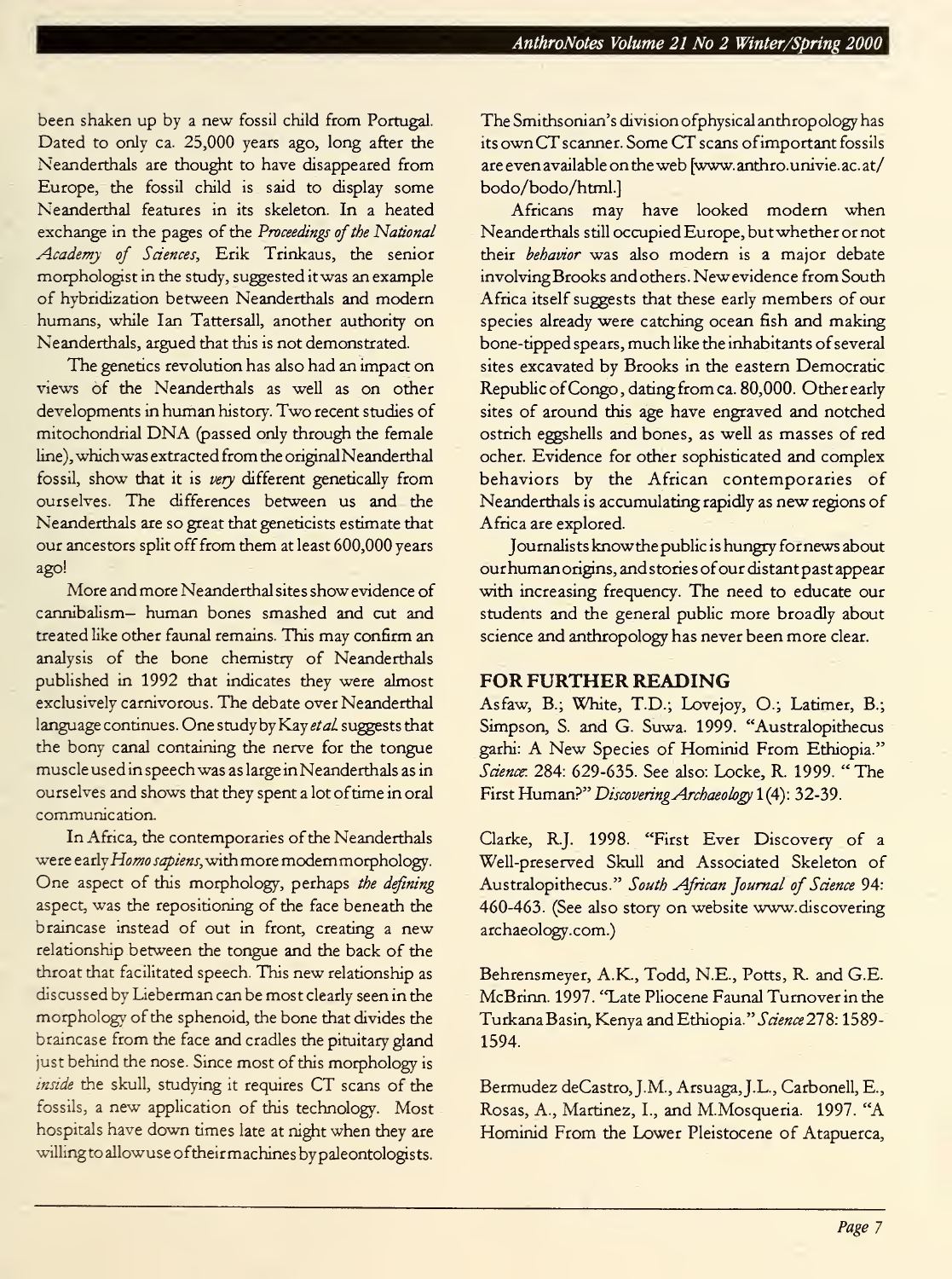Spain: Possible Ancestor to Neandertals and Modern Humans." Science. 276: 1392-1395.

Boesch, C, and Tamasello, M. 1998. "Chimpanzee and Human Cultures." Current Anthropology 39: 591-614.

Defleur, A, White., T., Valensi, P., Slimak, L. and Crégut-Bonnoure, E., 1999. "Neanderthal Cannibalism at Moula-Guercy, Ardèche, France." Science 286: 128-131 (Also commentary by E. Culotta, "Neanderthals Were Cannibals, Bones Show" p. 18b-19b.)

De Heinzelin J., Clark, J.D, White, T.D., Hart, W., Renne, P., WoldeGabriel, G., Beyene, Y., and E. Vrba. 1999. "Environment and Behavior of 2.5-million-year-old Bouri Hominids." Science 284: 625-629.

Delson Eric. 2000. "Austraopithecus Garhi." In Encyclopedia ofHumanEvolution andPrehistory, 2nd Ed., pp 124-125. Edited by E. Delson, <sup>I</sup> Tattersall, J. van Couvering and A.S. Brooks. Garland Press.

Duarte, C., Mauricio, J., Petitt, P.B., Souto, P. Trinkaus, E., van der Plicht, R, and J. Zilhao. 1999. "The Early Upper Paleolithic HumanSkeleton From the Abrigio do Lagar Velho (Protugal) and ModemHumanEmergence in Iberia." Proceedings of the National Academy of Sciences 96: 7604-7609.

Henshilwood, C. and J. Sealey. 1997. "Bone Artifacts From the Middle Stone Age at Blombos Cave, Southern Cape, South Africa." Current Anthropology 38: 890-895.

Hou, Y., Potts, R., Yuan, B., Guo, Z., Deino, A., Wang, W., Clark, J., Xie, G., and Huang, W. 2000. "Mid-Pleistocene Acheulean-like Stone Technology of the Bose Basin, South China." Science 287: 1622-1626. (Also commentary by A. Gibbons "Chinese Stone Tools Reveal High-Tech Homo erectus, "p. 1566.).

Kay, R. F., Cartmill, M., & Balow, M. (1998). "The Hypoglossal Canal and the Origin of Human Vocal Behavior." Proceedings of the National Academy of Sciences USA 95:5417-5419. (Also rebuttal by DeGusta, D., Gilbert, W. H., & Turner, S. P. 1999. "Hypoglossal

Canal Size and Hominid Speech." Proceedings of the National Academy of Sciences USA 96, 1800-1804.)

Kimbel, W.H., Walter, R.C., Johanson, D.C., Reed, K.F., Aronson, J.L., Assefa, Z., Marean, C.W., Eck, G.G., Bobe, R, Hovers, E., Rak, Y., Vondra, C, Chen, Y.,EvensenN.M.,andP.E. Smith. 1996. "Late Pliocene Homo and Oldowan Tools from the Hadar Formation (Kada Hadar member), Ethiopia." Journal of Human Evolution 31: 549-561.

Klein, Richard G. 2000. "Archaeology and the Evolution of Human Behavior." Evolutionary Anthropology 9 (1): 17-36.

Krings, M. Stone, A., Schmitz, RW., Kraintzk, H., Stoneking, M. and S. Pääbo. 1997. "Neandertal DNA Sequences and the Origin of Modern Humans." Cell90: 19-30.

Krings, M., Geisert, H, Schmitz, RW., Krainitzki, H., and S. Pääbo. 1999. "DNA Sequence of the Mitochondrial Hypervariable Region II From the Neanderthal Type Specimen." Proceedings of the National Academy of Sciences USA 96:5581-5585.

Lieberman, D.L. 1998. "Sphenoid Shortening and the Evolution of Modern Human Cranial Shape." Nature 393: 158-162. Also Spoor, F., Dean, M.C., O'Higgins, P., and Lieberman, D.E., 1999. "Anterior Sphenoid in Modern Humans." Nature 397: 572.

Morwood, M.J., O'Sullivan, P.B., Aziz, F., and Raza, A. 1998. "Fission-TrackAges ofStone Tools and Fossils in the East Indonesian Island of Flores." Nature 392: 173-176. (Also commentary by A Gibbons 1998. "Ancient Island Tools Suggest Homo Erectus was a Seafarer." Science 279: 1635-1637.)

Richmond, B. G., & Strait, D. S. (2000). "Evidence that Humans Evolved From <sup>a</sup> Knuckle-WalkingAncestor." Nature404, 382-385. And "News andViews" comment by Collard, M., & Aiello, L. C. (2000). "From Forelimbs to Two Legs." Nature 404, 339-340.

Roche,H., Delagnes, A., Brugal, J-P., Feibel, C, Kibunjia, M., Mourre, V., and P.J. Texier. 1999. "Early